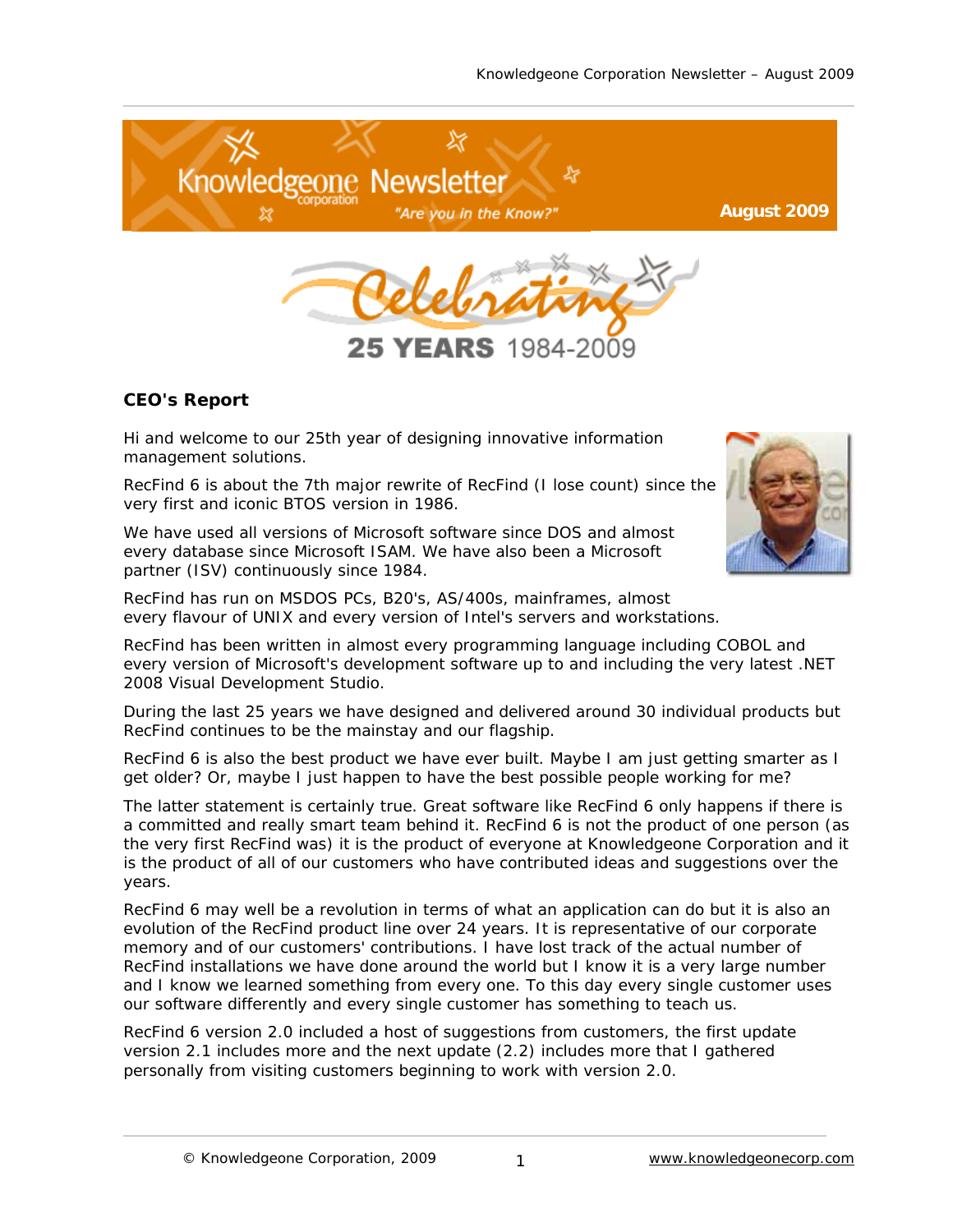We are now finalizing and testing version 2.2 and working on version 3.0 (this will be the first version certified under Windows 7, the replacement for Vista).

Sometimes people ask me if I am bored with doing the same thing for 25 years and the answer is absolutely not because I am not doing the same thing. I still have the best and most interesting job in the world because every day I get to work on something new. I also work with fantastic people and I get to visit fantastic customers. It is a sobering thought that some customers have been RecFind users since 1986. There can't be too many cases of this in the world. It makes me feel very humble but also very proud and the credit has to go to my very loyal and long serving staff who have always understood that the customer is king.

RecFind 6 isn't just a software product, it is the company and the people behind it and I am lucky enough to have the best people in the world working for me. I also understand each and every day how lucky we are to have the customers we have. Thank you.

Best Regards,

[Frank McKenna](mailto:f.mckenna@knowledgeonecorp.com), CEO

[f.mckenna@knowledgeonecorp.com](mailto:f.mckenna@knowledgeonecorp.com)

# **Knowledgeone Corporation Achieves Australian VERS Certification**

We are pleased to announce that the Public Record Office of Victoria (PROV) has certified [RecFind 6](http://www.knowledgeonecorp.com/products/recfind_6.htm) under the Victorian Electronic Record Strategy or VERS Version 2 Specifications 1- 5.

VERS is the Victorian solution for electronic recordkeeping. It is a framework of standards, guidance and implementation projects which is centred around the goal of reliably and authentically archiving electronic records. VERS is designed to allow the cost effective longterm preservation of digital records. VERS also gives priority to the need to capture consistent and adequate metadata, which provides a context for records, so that any user looking at any record, now or in the future, can properly understand the context and meaning of a given record.

RecFind 6 was designed to include all of the functionality required to meet any compliance or legislative requirement as well as capture and manage content of any type including digital assets. RecFind 6 was also designed around ISO 15489, the world records management standard. It is our bible as RecFind 6 is first and foremost, a professional quality, fully-featured records and document management solution. Records management has always been and continues to be our core business.

The [DRM](http://www.knowledgeonecorp.com/products/drm.htm) tool provided free of charge with every copy of RecFind 6 plus the integrated report writer makes it easy to modify almost any aspect of RecFind 6 (i.e., data model, business process or report). This in turn makes it really easy to meet the specific, detailed application requirements of any new or changed standard. You do not need to wait on the vendor to design and implement the changes required for a new or changed standard; you can easily do it in hours or minutes using the high level tools supplied free with RecFind 6.

By using the RecFind 6 DRM to modify and create multiple Metadata models and any number of business processes, you need never have a problem meeting even the most rigid and detailed compliance requirement if you use RecFind 6.

More information on Knowledgeone Corporation's VERS certification is available on the VERS website see <http://www.prov.vic.gov.au/vers/assessment/certifiedv2.htm>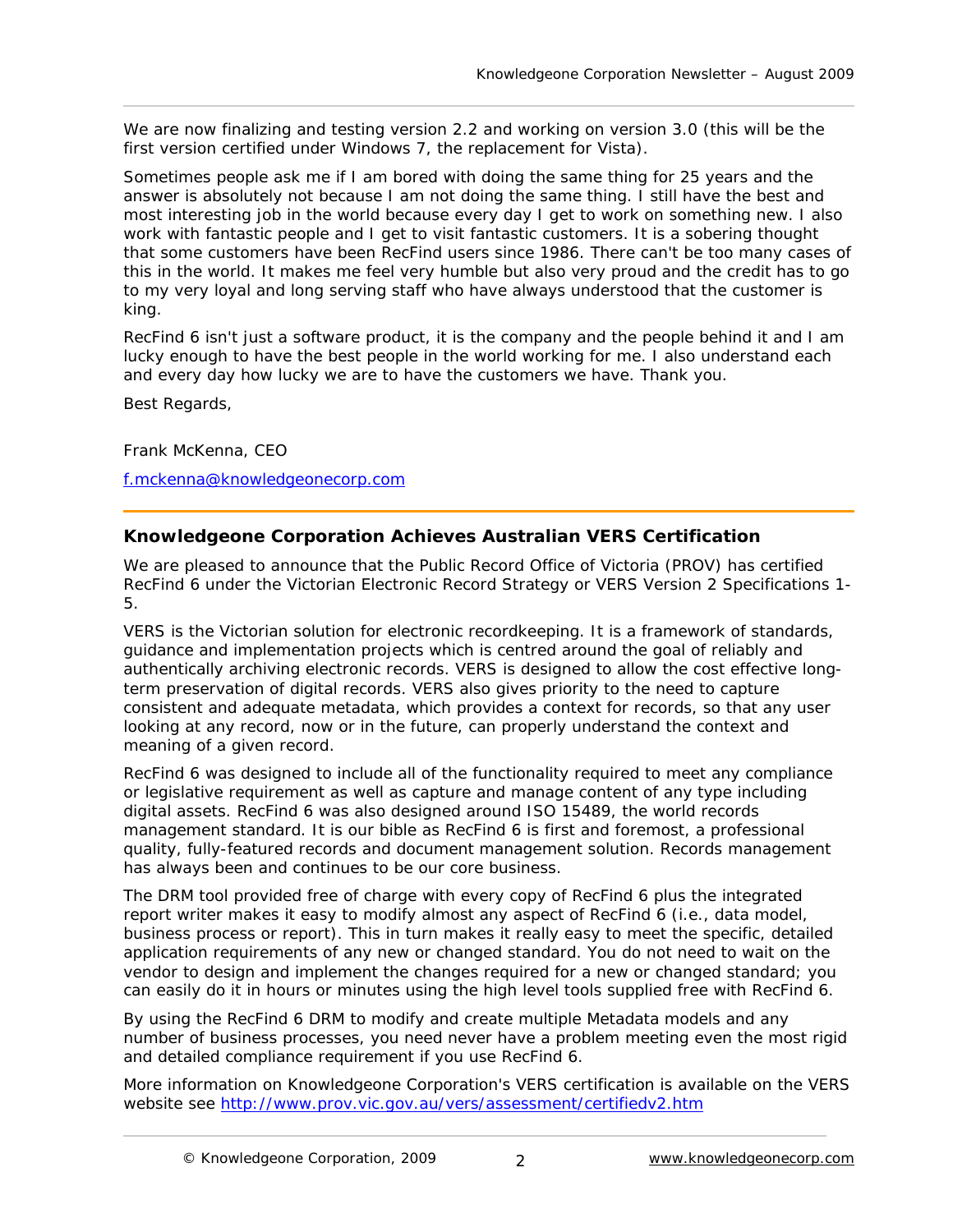### **RecFind back in SA**

After a very long hiatus we are most pleased to announce that we are once again able to market our records and document management products to South Australian government agencies.

We won the first five-year Whole of Government (WOG) panel with RecFind 3.2 in 1995 and this resulted in RecFind (3.2 and 4.0) being licensed for 43,000 desktops within the SA government by the end of 2000.

However, we were not part of the subsequent two panel contracts and this has left thousands of users in SA still using very old versions of our products. The fact that they are still running and doing the job in 2009 is however, strong testimony to their functionality and robustness. RecFind has long been acknowledged as an incredibly stable and durable product.

Fully aware of the pending cessation of the existing EDRMS panel on July 31 2009 we have been working with the SA government for some time to ensure that our latest product RecFind 6 meets all of the coming new requirements (including full VERS certification).

The following link details the new requirements as described by State Records.

[http://www.knowledgeonecorp.com/news/sagovtedrmsrequirements](http://www.knowledgeonecorp.com/news/sagovtedrmsrequirements_July2009.htm) Venue: [\\_July2009.htm](http://www.knowledgeonecorp.com/news/sagovtedrmsrequirements_July2009.htm)

We are pleased to announce that we believe RecFind 6 meets or exceeds all of these requirements.

We will celebrate this important event by both re-opening our Adelaide support office and by offering our loyal SA government customers the opportunity to upgrade their old versions of RecFind to RecFind 6 from August 1, 2009.

Note that all agencies are required to follow the evaluation and certification processes laid down by State Records prior to

purchasing any solution. That is, there will be no centralized certification process; it is up to each agency to determine if RecFind 6 complies. Please speak to State Records if you need clarification on this approach.

This upgrade offer is a significantly lower cost way to acquire what we believe is the world's most modern and capable electronic document and records management system (EDRMS). It is an important concession when the world is experiencing the worst economic downturn since the Great Depression and it should allow SA government agencies to significantly reduce their planned expenditures on new EDRMS.

Frank McKenna will be in Adelaide the week beginning August 31 and would love to meet with you and your team to discuss how RecFind 6 can meet all of your EDRMS requirements. If you would like to meet with Frank please [email](mailto:f.mckenna@knowledgeonecorp.com) or call (Ph: 02-8913-9301) with a suggested date and time. Please allow one and a half hours for the appointment so that there is enough time to cover everything you wish to discuss.

### **Career Opportunity at K1 Corp**

Knowledgeone Corp are currently advertising for a Records & Document Management (EDRMS) Consultant in Adelaide. If you know of anyone who could do this role please forward them our ad on SEEK.

### **Free RecFind 6 Seminar**

Date: Friday, 28th August 2009

Enterprise House Function Centre Room 2 136 Greenhill Road Unley, SA, 5061

» [Email](http://www.knowledgeonecorp.com/news/events.htm) Sales ([sales@k1corp.com](mailto:sales@k1corp.com)) for more information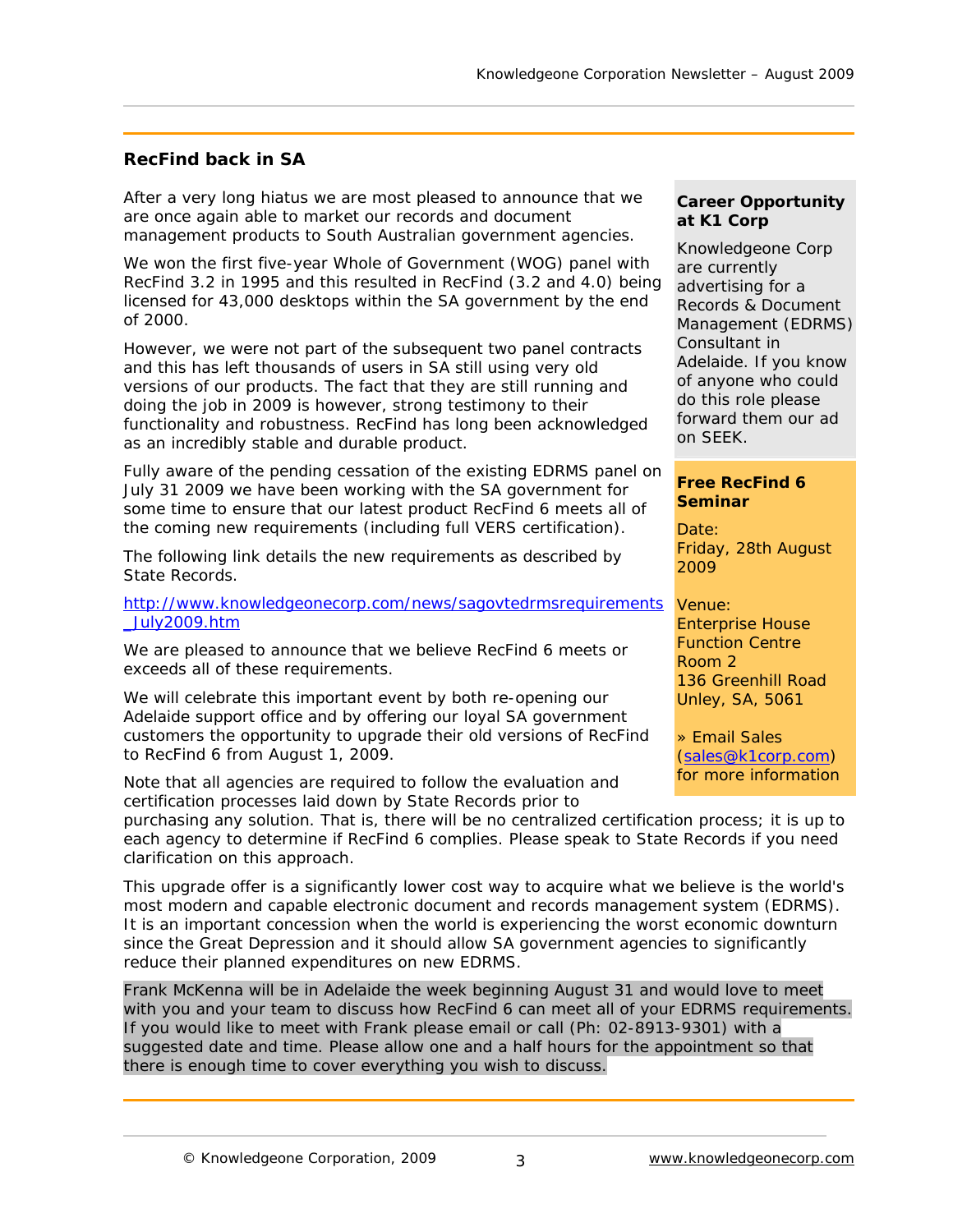## **RecFind 6 v2.0 Service Pack 1**

Service Pack 1 for RecFind 6 v2.0 has been released and is now available from our website for immediate downloading.

RecFind 6 Version 2.0, Service Pack 1 contains all enhancements and fixes made since the initial release of RecFind 6 v2.0. For a complete list of these changes please refer to the 'Release Notes' (see below).

Once this service pack is installed, it will be the equivalent to RecFind 6 version 2.1.

Requirements

Customers MUST have already installed RecFind 6 v2.0 prior to installing any of these service packs.

Please note that the Server service pack will perform a database update. As this update can not be "undone" if you experience issues, please ensure that a database backup is performed prior to installing the service pack.

### **Release Notes**

To view release notes, go to [http://www.knowledgeonecorp.com/support/pdfs/rf6\\_20\\_sp1.pdf](http://www.knowledgeonecorp.com/support/pdfs/rf6_20_sp1.pdf)

Note: Adobe Acrobat Viewer is required to view the release notes.

#### **Download Service Pack**

To download the service packs and view the release notes, please see the "Downloads/Service Packs" area of our website:

[Go](http://www.knowledgeonecorp.com/support/downloads.htm) to<http://www.knowledgeonecorp.com/support/downloads.htm>

### **Support for 64 bit Operating Systems**

If you are using a 64 bit operating system and/or using Microsoft SQL Server 2008 you will require a RecFind v2.1 CD-ROM in order to complete the installation. Please contact [Support](http://www.knowledgeonecorp.com/support/freeemailsupport.htm) to request a CD.

Please contact Knowledgeone [Support](http://www.knowledgeonecorp.com/support/freeemailsupport.htm) [\(support@knowledgeonecorp.com](mailto:support@knowledgeonecorp.com)) should you have any questions relating to the service pack.

### **Latest Product Releases**

### **RecFind 6 Configuration Import Tool**

The Configuration Import Tool allows your RecFind 6 configuration settings to be transferred from one RecFind 6 system to another. This means that any configuration changes made through the DRM on one system can be transferred simply and easily using the Configuration Import Tool and therefore preventing double entering of settings.

For example, you can make confirm changes in your Test license system and then copy them to your Production license system. This component is an Administrator only tool and comes free with RecFind 6 version 2.1.

The tool is available free of charge from our web site on the Downloads page.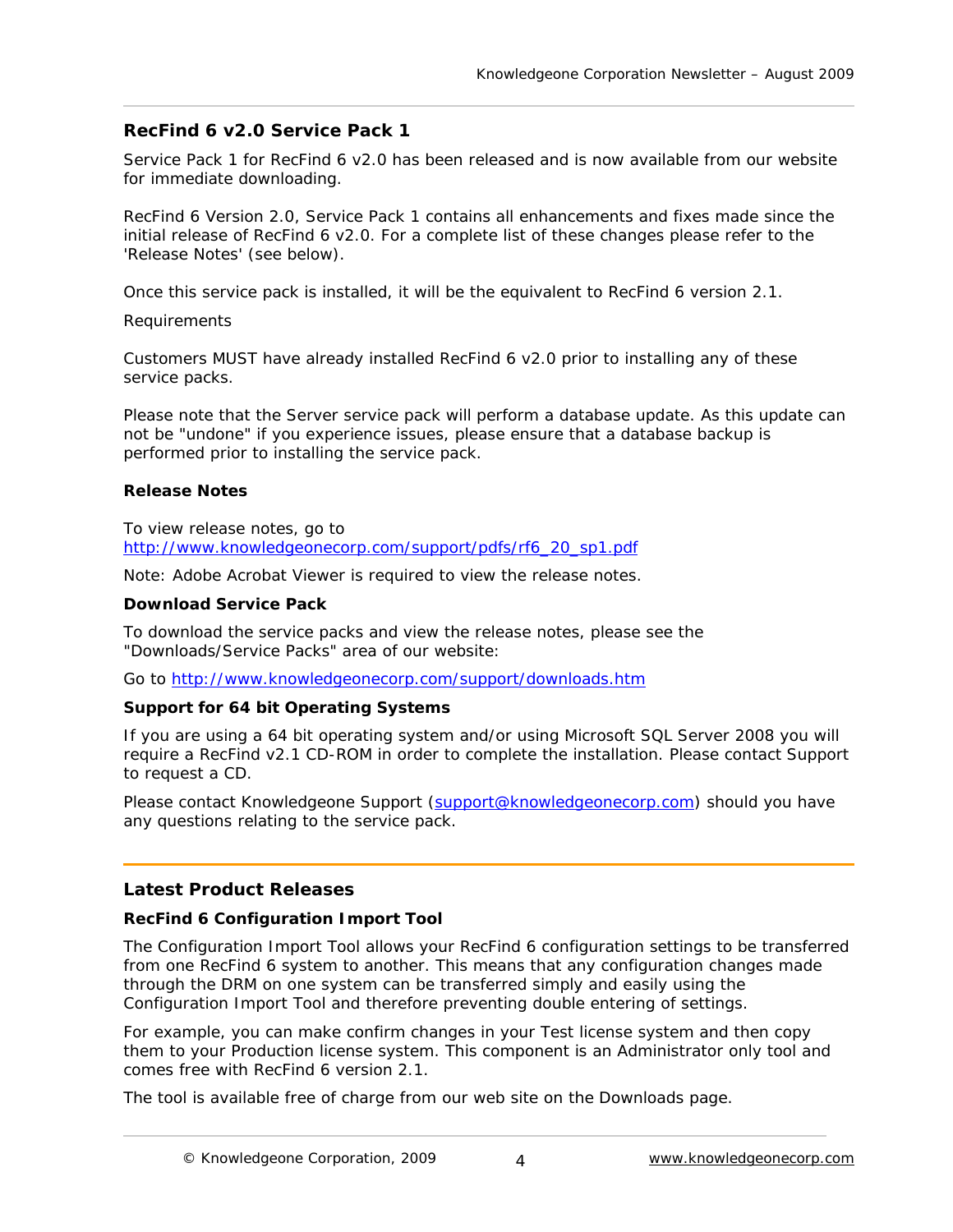#### **Mini-API for RecFind 6**

The RecFind 6 Mini-API, version 2.0, provides the ability for customers using RecFind 6 to create a link from an existing application to any table or object (blob) stored within RecFind 6's data repository. The Mini-API is an optional 'add-on' to RecFind 6.

#### **RecCapture for RecFind 6**

RecCapture for RecFind 6 automatically captures, analyzes, indexes and versions every electronic document your staff create and receive without involving additional work for the majority of your staff.

RecCapture includes both a sophisticated security system and a 'thin-client' search and inquiry tool that doesn't need to be installed on the desktop and one that provides instant secure access to any stored document. It is also a system where no one has the ability to delete or modify key documents. RecCapture for RecFind 6 is an optional 'add-on' to RecFind 6.

### **GEM for RecFind 6**

GEM for RecFind 6 has just been released. GEM is Knowledgeone Corporation's fully automatic, rules-driven, server-centric E-mail Management System.

GEM connects directly to your e-mail server (Exchange, GroupWise or Domino) and automatically captures, classifies, stores and manages your corporate e-mail messages and attachments.

GEM is unique because it can capture all your incoming and outgoing e-mail messages from a central location without the need to install software on every PC in your organization that is running an e-mail client. This ensures that messages are never lost and because it is fully automatic and highly configurable (rules-driven) it also keeps your maintenance requirements to a minimum.

Any employee (subject to their security level) can easily search for, and instantly retrieve, any e-mail within the enterprise within the GEM browser client.

Retention and Workflow can be automatically allocated to selected e-mail messages as soon as they are received. GEM for RecFind 6 is an optional 'add-on' to RecFind 6.

For more information or to request a quotation please email Sales – [sales@k1corp.com](mailto:sales@k1corp.com)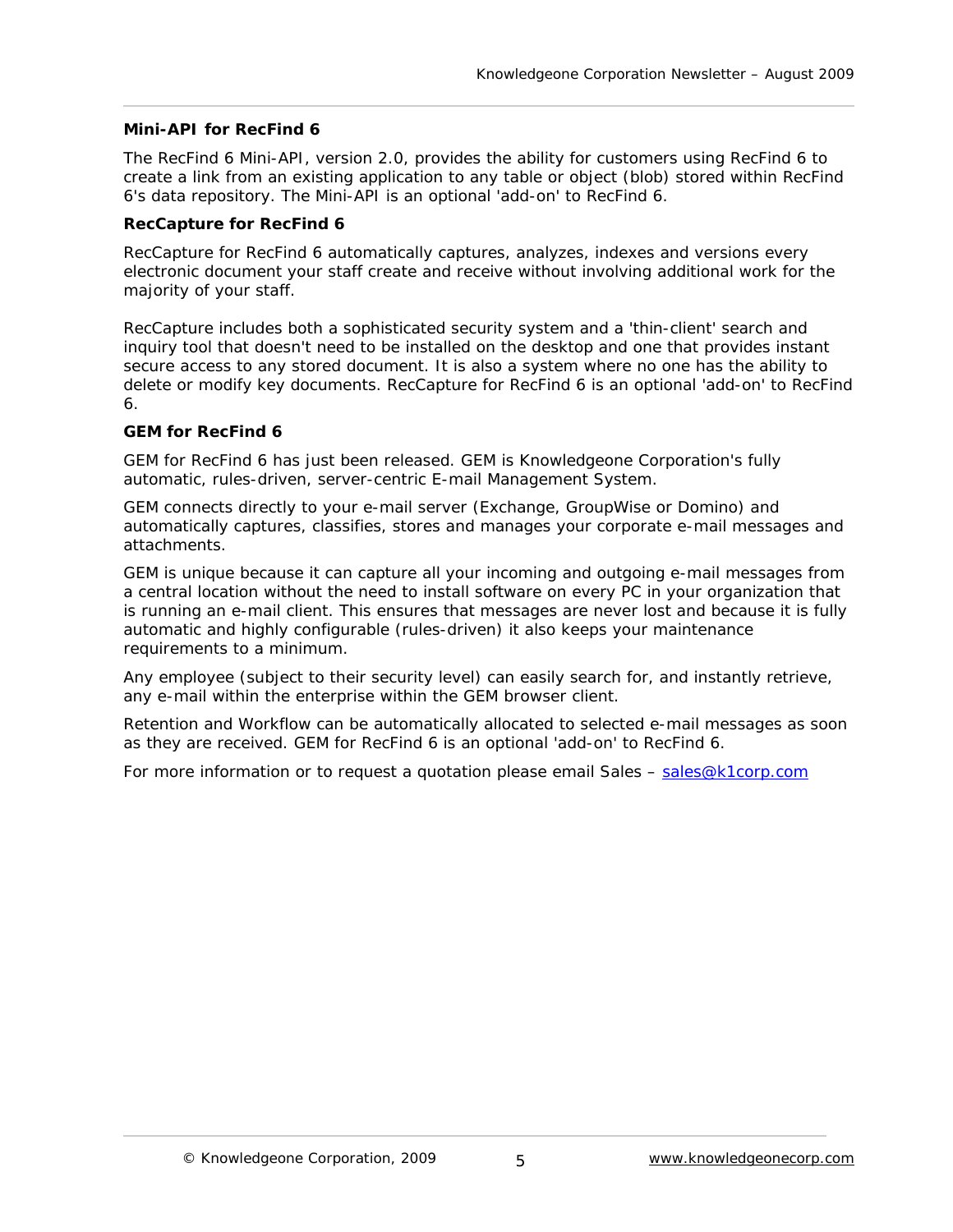## **Product Decommission Notice for RecFind v5**

Every software vendor needs to decommission old products in order to release support and development resources for newer products. In our case this means releasing people (programmers and support specialist) and servers.

With the release of RecFind v6 (December 2008), all RecFind 5 development has ceased and no further code changes will be made.

If a problem is identified in RecFind 5 that cannot be fixed by installing any of the current service packs we will advise the customer to upgrade to RecFind 6, or if the problem still exists in RecFind 6, a fix will be applied to RecFind 6 and released as a service pack.

Knowledgeone Corporation will cease all support of any kind for RecFind v5 (ie. v5.0.0A to v5.0.0J) from 31st December 2009. This is approximately 12 months after the release of RecFind v6, therefore providing ample time for customers to perform their upgrades.

If this notice causes you any concern please contact your account manager or email Support with your concerns.

To see which version of RecFind you are using simply run RecFind and then click the Help menu on the main toolbar. Then click 'about', you will see a version identification dialogue.

All versions of Professional and Corporate prior to version 5.0 (i.e., versions 2.5, 3.0, 3.1, 3.2 and 4.0) have been decommissioned since December 31, 2006. This means that there is no support OF ANY KIND for these products (including assistance with data transfer and data recovery).

If this notice causes you any concern please contact your account manager or email [Sales](http://www.knowledgeonecorp.com/contactus/emailus.htm?SalesAus||Upgrade%20Enquiry) with your concerns.

## **Email Support now Free**

A number of years ago we introduced our free e-mail support service, allowing customers with a current ASU agreement to obtain unlimited support via our web site.

To avoid confusion we have now decided that all support requests received via e-mail will also not require support incidents. Any customer with a current ASU agreement will now be able to obtain support by sending an email to Support at **support@knowledgeonecorp**.com.



We still encourage users to submit requests via the free e-mail support form on our web site as it will prompt you for important information that will assist us in diagnosing your issue more quickly, however it is no longer a requirement to avoid the incident charges.

Please note that email support is still for low priority issues only. If you require urgent support, please contact the Knowledgeone Corporation support department by phone (\*this requires a pre-purchased support incident).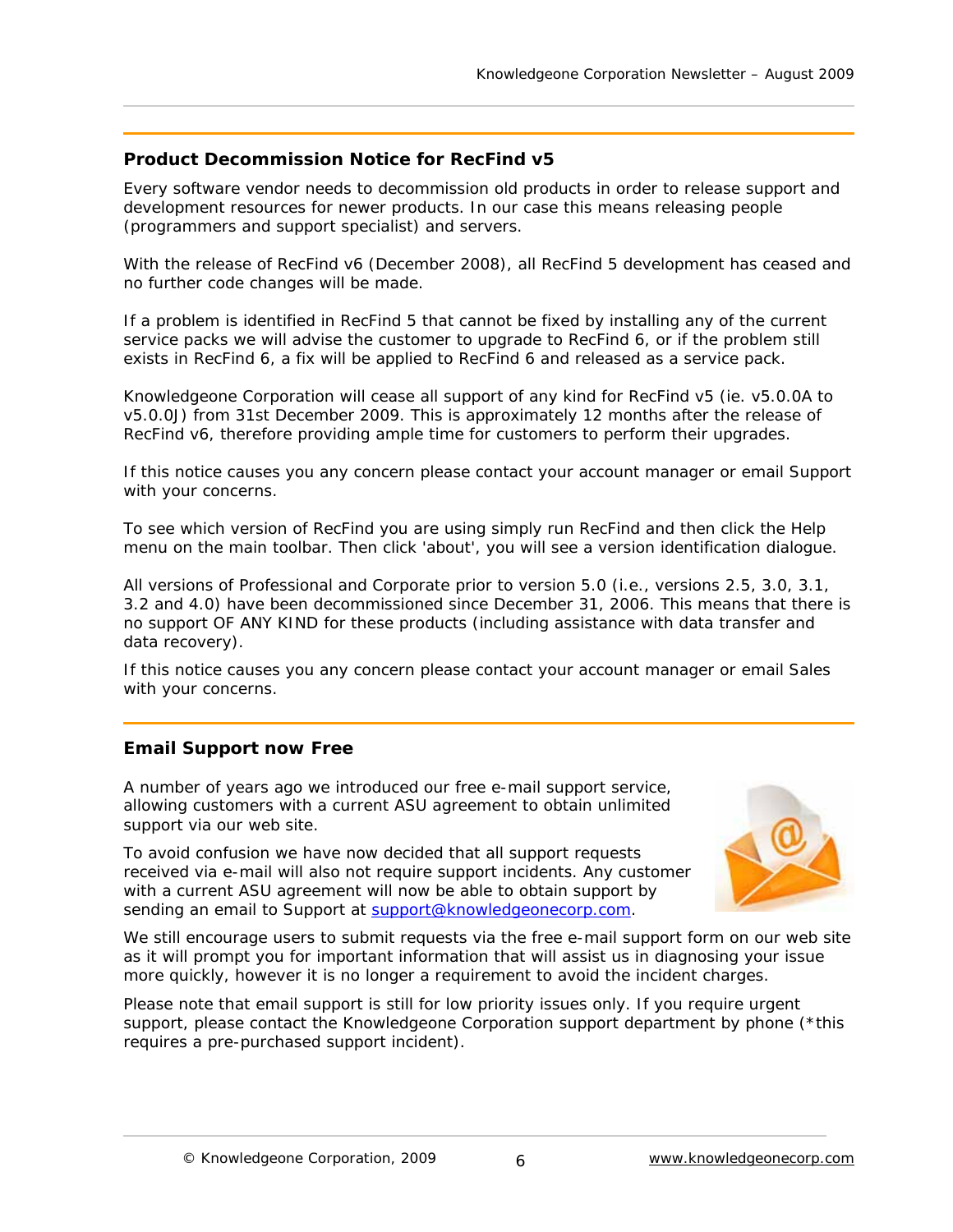# **New White Papers**

Frank McKenna has been busy tapping away at his computer writing papers on how to get the most from RecFind 6's new functionality and on current subjects topical to the information industry. Download the following papers from our website today!

- [EDRMS Options with RecFind 6](http://www.knowledgeonecorp.com/products/pdfs/EDRMS Options with RecFind 6.pdf) (PDF) [http://www.knowledgeonecorp.com/products/pdfs/EDRMS%20Options%20with%20RecF](http://www.knowledgeonecorp.com/products/pdfs/EDRMS Options with RecFind 6.pdf) [ind%206.pdf](http://www.knowledgeonecorp.com/products/pdfs/EDRMS Options with RecFind 6.pdf)
- [Using RecFind 6 to implement HR Functionality](http://www.knowledgeonecorp.com/products/pdfs/Using RecFind 6 to implement HR Functionality.pdf) (PDF) [http://www.knowledgeonecorp.com/products/pdfs/Using%20RecFind%206%20to%20im](http://www.knowledgeonecorp.com/products/pdfs/Using RecFind 6 to implement HR Functionality.pdf) [plement%20HR%20Functionality.pdf](http://www.knowledgeonecorp.com/products/pdfs/Using RecFind 6 to implement HR Functionality.pdf)
- [Using RecFind 6 for Asset Management](http://www.knowledgeonecorp.com/products/pdfs/Using RecFind 6 as an Asset Management System V4.pdf) (PDF) [http://www.knowledgeonecorp.com/products/pdfs/Using%20RecFind%206%20as%20an](http://www.knowledgeonecorp.com/products/pdfs/Using RecFind 6 as an Asset Management System V4.pdf) [%20Asset%20Management%20System%20V4.pdf](http://www.knowledgeonecorp.com/products/pdfs/Using RecFind 6 as an Asset Management System V4.pdf)
- Using RecFind 6 to [Capture a Collection \(Museums, Art Galleries, Libraries etc\)](http://www.knowledgeonecorp.com/products/pdfs/Using RecFind 6 for Capturing a Collection.pdf) (PDF) [http://www.knowledgeonecorp.com/products/pdfs/Using%20RecFind%206%20for%20C](http://www.knowledgeonecorp.com/products/pdfs/Using RecFind 6 for Capturing a Collection.pdf) [apturing%20a%20Collection.pdf](http://www.knowledgeonecorp.com/products/pdfs/Using RecFind 6 for Capturing a Collection.pdf)
- [Using RecFind 6 for Complaints Management](http://www.knowledgeonecorp.com/products/pdfs/Using RecFind 6 for Complaints Management.pdf) (PDF) [http://www.knowledgeonecorp.com/products/pdfs/Using%20RecFind%206%20for%20C](http://www.knowledgeonecorp.com/products/pdfs/Using RecFind 6 for Complaints Management.pdf) [omplaints%20Management.pdf](http://www.knowledgeonecorp.com/products/pdfs/Using RecFind 6 for Complaints Management.pdf)
- [Integrated versus Federated Records Management Solutions](http://www.knowledgeonecorp.com/news/pdfs/Integrated versus Federated Records Management Solutions (RMS).pdf) (PDF) [http://www.knowledgeonecorp.com/news/pdfs/Integrated%20versus%20Federated%20](http://www.knowledgeonecorp.com/news/pdfs/Integrated versus Federated Records Management Solutions (RMS).pdf) [Records%20Management%20Solutions%20\(RMS\).pdf](http://www.knowledgeonecorp.com/news/pdfs/Integrated versus Federated Records Management Solutions (RMS).pdf)
- [Do you really need a Taxonomy/Classification System with a Records Management](http://www.knowledgeonecorp.com/news/pdfs/Do you really need a Taxonomy V2.pdf)  [System?](http://www.knowledgeonecorp.com/news/pdfs/Do you really need a Taxonomy V2.pdf) (PDF) [http://www.knowledgeonecorp.com/news/pdfs/Do%20you%20really%20need%20a%20](http://www.knowledgeonecorp.com/news/pdfs/Do you really need a Taxonomy V2.pdf) [Taxonomy%20V2.pdf](http://www.knowledgeonecorp.com/news/pdfs/Do you really need a Taxonomy V2.pdf)

# **Customer Focus**

We'd like to welcome the following companies as customers to our worldwide K1 Corp family.

## **Aaxis Pacific**

Aaxis Pacific has selected its RecFind 6 product suite as its fully integrated Electronic Document and Records Management Solution (EDRMS).

Aaxis Pacific aims to be the leading provider of high quality surgical and medical products to the international healthcare community. Since 1985, Aaxis Pacific has established operations and manufacturing facilities throughout the world.

Aaxis Pacific will use Knowledgeone Corporation's fully automatic, rules-driven solutions GEM and RecCapture with RecFind 6 to automatically capture and index all corporate emails and electronic documents giving Aaxis total control of its business documents and the ability to meet and exceed any compliance standard.

Another key reason for the selection of RecFind 6 was the use of the very latest .NET 2008 'smart-client' technology. This allows Aaxis staff to use the same rich Windows client from anywhere in the world where there is an Internet connection. It also allows all Aaxis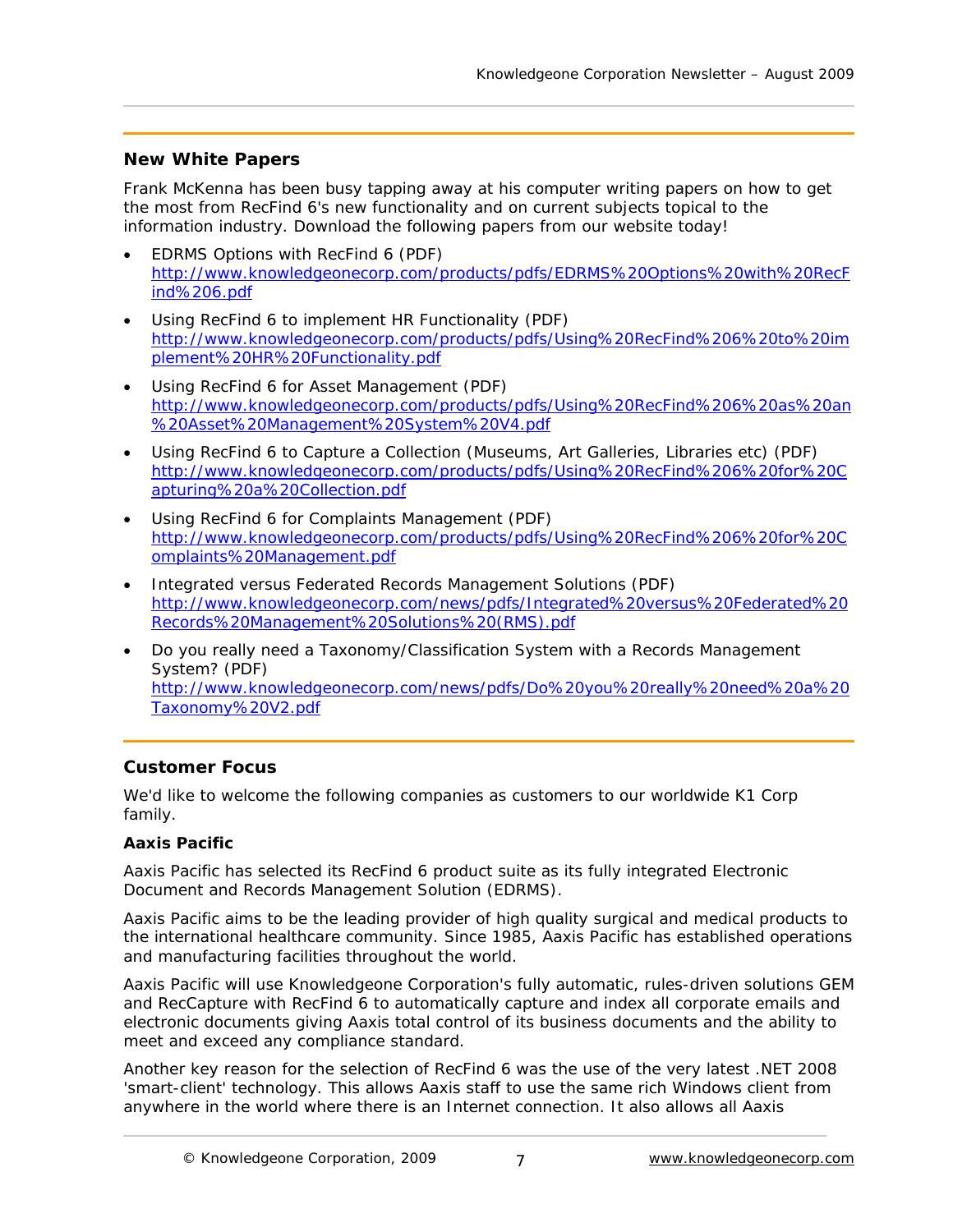operations around the world to access information from a central server in Australia without the need for any special or expensive technology.

### **Government of Uganda, Ministry of Public Service**

The Government of Uganda, Ministry of Public Service has chosen RecFind 6 as its new Electronic Document and Records management (EDRMS) solution.

The Ministry has chosen RecFind 6 to help it meet its strategic objectives which are listed as:

- To ensure that the Public Service attracts, develops and retains high caliber staff.
- To develop and maintain a competent, innovative and motivated Human Resource for the Public Service.
- To develop appropriate organizational systems and structures for the public service that is responsive to the needs of the people.
- To spearhead, coordinate, monitor and evaluate the public service reform program.
- To ensure good governance, accountability and transparency in the public service.
- To promote harmonious working relationships in Ministries, Departments, Agencies and Local Governments.
- Support and consultancy staff from Knowledgeone Corporation's North Sydney head office will be flying to Uganda to install and configure the RecFind 6 software to train the key members of the Ministry's staff.

### **Spark Infrastructure**

Spark Infrastructure is a specialist infrastructure fund. Its objective is to invest in regulated utility infrastructure, both within Australia and overseas.

Spark have recently purchased RecFind 6 and the RecFind 6 Button for physical and electronic document management.

## **RMAA International Conference - Adelaide**



Knowledgeone Corporation will again exhibit at the Australia's premier event for records management, the [RMAA 26th International Convention](http://www.rmaa.com.au/natcon2009/) "Striving 4 Balance" to be held 20-23 September 2009 at the Adelaide Convention Centre in Adelaide.

At this year's conference, we will be showcasing our new RecFind 6 Suite and be there to answer any questions you have.

Make sure you visit us at Stand No. 48.

To arrange an appointment or special viewing of our products and solutions at our stand, please contact [Sales \(sales@knowledgeonecorp.com\)](mailto:sales@knowledgeonecorp.com).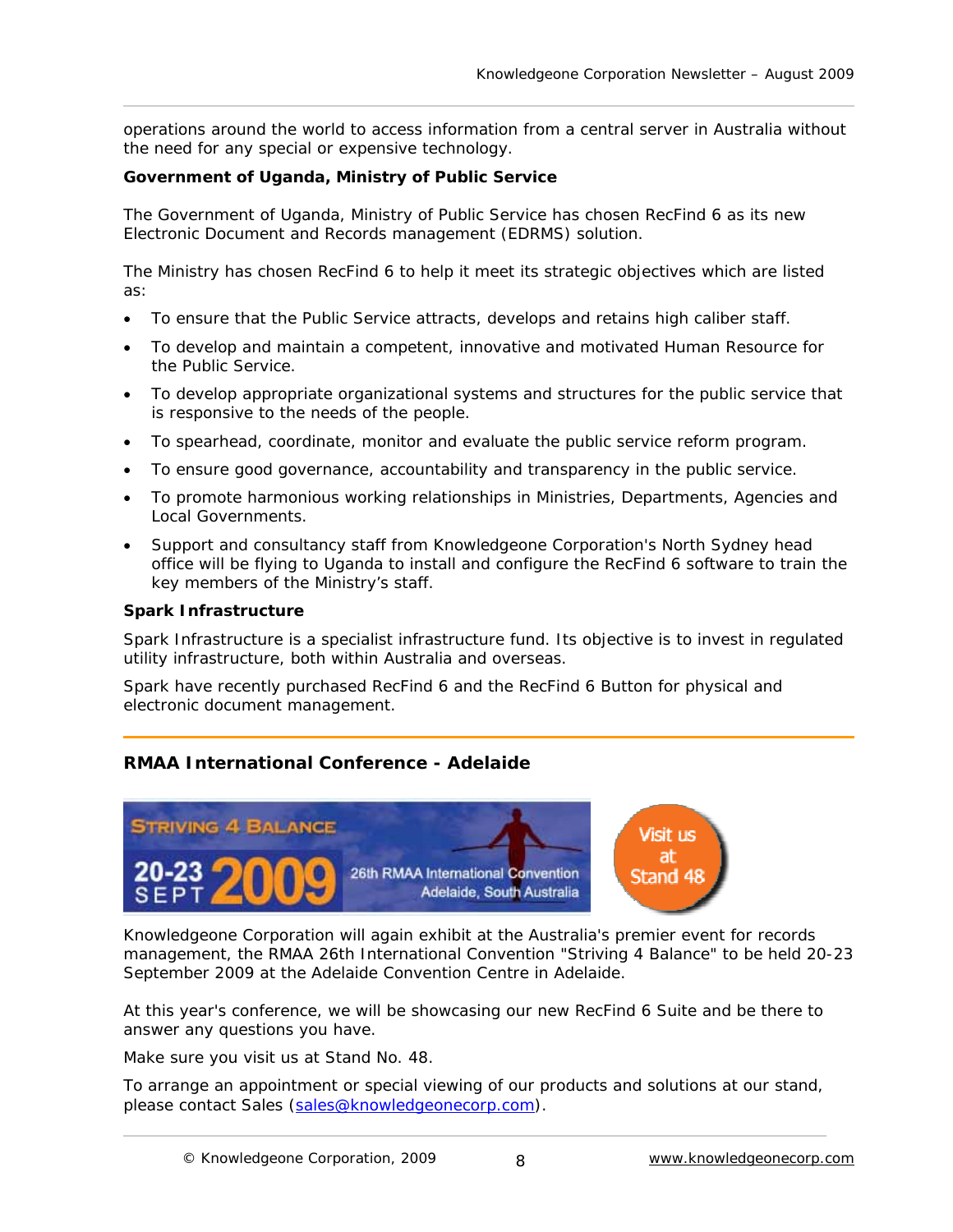#### **International User Group Meeting**

We are trying to establish whether to coincide our International User Group meeting with the RMAA conference in Adelaide.

If you are attending the RMAA conference and would be interested in attending our user group meeting please email [Marketing](mailto:s.forlico@knowledgeonecorp.com) ([webmaster@knowledgeonecorp.com\)](mailto:webmaster@knowledgeonecorp.com) so that we can establish numbers.

#### **New Faces @ K1 Corp**

#### **Janine Morris - Records Management Consultant (Queensland)**



We are most pleased to announce the appointment of Janine Morris as our new Records Management Consultant.

Janine has been working within the IT industry for more than 5 years - beginning as a Helpdesk Coordinator, supporting and coordinating multiple applications and then as a Trainer/Consultant. In the last three years she has been a dedicated Enterprise Content Management (ECM) Consultant, specializing in Local Government for both Australia and New Zealand.

In her spare time Janine likes spending time with family and friends either at the beach, fishing off the banks of a muddy river somewhere, or just relaxing at home.

Janine's role at K1 Corp is to visit clients on a regular basis to maximize their investment in K1 Corp products and to ensure that the solution is fully aligned with their business needs and goals. Janine's visits also assist us in better understanding the needs of our customers.

Why not contact [Janine](mailto:j.morris@knowledgeonecorp.com) to arrange an initial visit to see if we can assist you in your implementation of RecFind or K1?

For a proposal of onsite services, please contact [Sales](mailto:sales@knowledgeonecorp.com) ([sales@k1corp.com](mailto:sales@k1corp.com) or [Michelle McKenna](mailto:m.mckenna@k1corp.com) ([m.mckenna@k1corp.com](mailto:m.mckenna@k1corp.com)).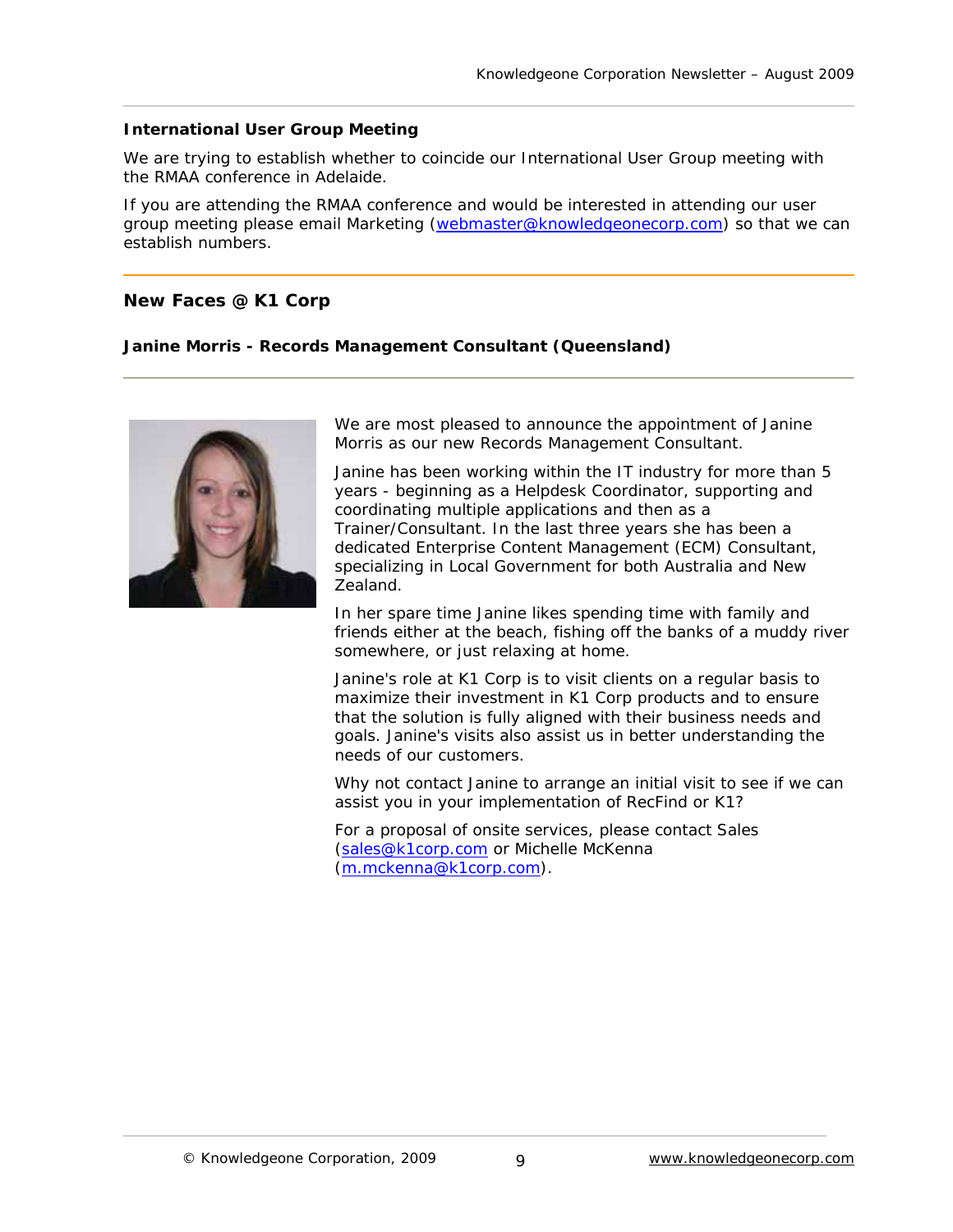# **Training Update**

Enthusiasm for RecFind 6 has been high with students looking forward to getting their hands on the product when they return to work. The end users seem to like the new OCR/PDF functions when scanning documents as well as being able to scan from within the RecFind 6 Button application. They also like the new icons and interface, especially the ability to customize the colors and fonts.



**RecFind 6 Training Los Angeles, California**



In March, Greg Warrilow conducted 4 days of RecFind 6 User/Admin training in Los Angeles, for staff from the Australian Defense Registry and CJ Segerstrom & Sons.

The second half of 2009 will see us conducting many more RecFind 6 upgrades, training and consultancies. With our new consultant in Brisbane, Janine Morris, we aim to continue to deliver the same high level of services that our customer base have come to expect.



**RecFind 6 Training Gannawarra Shire Council, Australia** 



In July, Gannawarra Shire Council in Kerang, Australia undertook RecFind 6 Upgrade Consulting. This service gave the staff confidence to implement RecFind 6 with 'flying colors'...